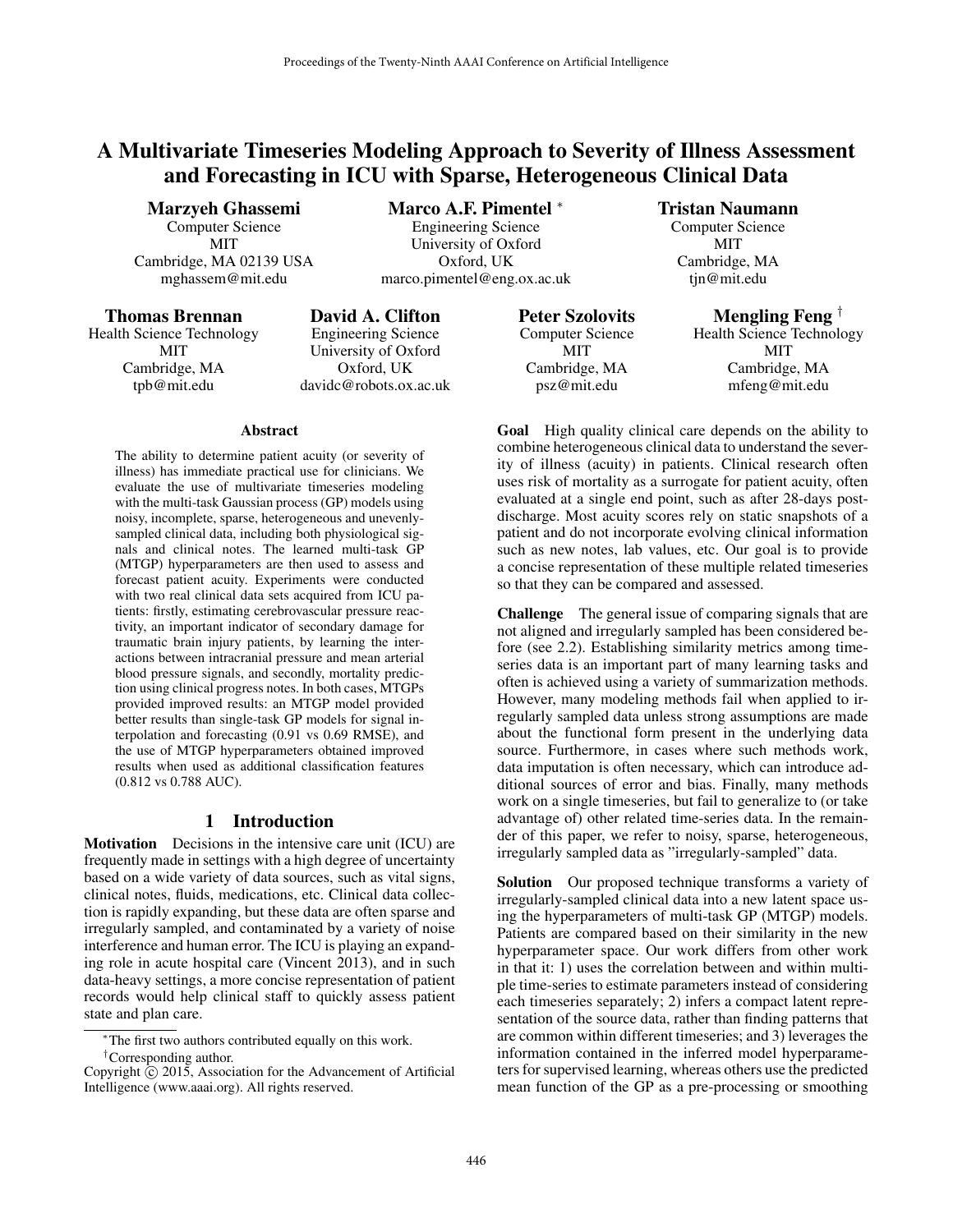step (see 2.3).

Contributions This paper makes the following contributions:

- We propose a method using MTGP for forecasting patient acuity based on irregularly sampled heterogeneous clinical data.
- We propose a new latent space for representing multidimensional timeseries using inferred MTGP hyperparameters.
- We evaluate our approach in two ways: 1) estimating and forecasting a cerebrovascular autoregulation index from noisy physiological time-series data in patients who suffered a traumatic brain injury and 2) transforming irregular ICU patient clinical notes into timeseries, and using MTGP hyperparameters from these timeseries as features to predict mortality probability.

### 2 Related Work

#### 2.1 Clinical Assessment

In the clinical world, there are practical examples of data being used to infer patient acuity in the form of ICU scoring systems. ICU scoring systems such as SAPS (simplified acute physiology score) use physiologic and other clinical data for acuity assessment. However, in 2012 scoring systems were used in only 10% to 15% of US ICUs (Breslow and Badawi 2012). Recent work has focused on feature engineering for mortality prediction. This is usually accomplished by windowing or aggregating the structured numerical data so that a single feature matrix can be fed into a structured deterministic classifier (Hug and Szolovits 2009; Lehman et al. 2012; Joshi and Szolovits 2012; Ghassemi et al. 2014).

#### 2.2 Timeseries Abstraction

The timeseries abstraction/summarization literature deals more directly with the time-varying nature of data. Dynamic time warping measures similarity between two temporal sequences that may vary in time or speed (Li and Clifford 2012). Another approach is time-series symbolization, which involves discretizing timeseries into sequences of symbols and attaching meaning to the groupings of the symbols (Lin et al. 2007; Saeed and Mark 2006; Syed and Guttag 2011). These approaches rely on some known regularity underlying a signal (e.g. ECG signals), and are often unsuitable for irregularly sampled timeseries. Full latent variable models have been applied to abstracting signals into higher level representations. For example, Fox et al. used beta processes to model multiple related timeseries (Fox et al. 2011), and Marlin et al. used Gaussian mixture models on the first 24 hours of monitor-signals data with hourly-discretization (Marlin et al. 2012). Nevertheless, latent variable approaches are unable to cope with missing and unevenly-sampled data as is, and require either strong assumptions about observations when they change asynchronously, or the computationally expensive approach of modeling time between observations directly as another latent variable.



Figure 1: Graphical model for (a) *m* single-task Gaussian processes with  $m$  sets of: inputs  $X<sup>i</sup>$ , temporal covariance hyperparameters  $\theta_t^i$ , estimated functions  $f^i$ , noise terms  $\sigma^i$ , and outcomes  $y^i$ ; and (b) a multi-task Gaussian process which relates *m* tasks through all prior variables, with the tasks' labels l and similarity matrix  $\theta_c$ .

#### 2.3 Gaussian Processes

Gaussian processes (GP) form the basis for a Bayesian modeling technique that has been used for various machine learning tasks (Rasmussen and Williams 2006). Most commonly, GPs are used to predict a single output (denoted here as "task") based on one or more input timeseries. We refer to this model as a single-task GP (STGP). Lasko et al. attempted to use Gaussian process regression as a smoothing function of irregularly-sampled signals (Lasko, Denny, and Levy 2013). This is a common usage model for GPs on clinical timeseries: GPs are used to model observed data through the predicted mean function of the timeseries. Clifton et al. used GPs as a framework for coping with data artifacts and incompleteness in mobile sensor data (Clifton et al. 2013b). In a related work (Clifton et al. 2013a), a functional version of extreme value statistics was proposed for physiological data in order to compare different timeseries. Similarly, GPs were used for robust regression of noisy heart rate data (Stegle et al. 2008). The remainder of the related work has used STGP models to predict a single output based on one or more input variables.

### 3 Methods

In the present study, we explore the potential of a novel approach using MTGP models (Bonilla, Chai, and Williams 2007) to learn the correlation between and within timeseries, and obtain a concise representation of time-varying physiological and clinical data based on the inferred hyperparameters.

Here, we motivate the use of MTGPs and describe the method (source code is available on-line<sup>1</sup>) that we have adapted for hyperparameter construction (Durichen et al. 2014).

<sup>&</sup>lt;sup>1</sup>http://www.robots.ox.ac.uk/ davidc/publications\_MTGP.php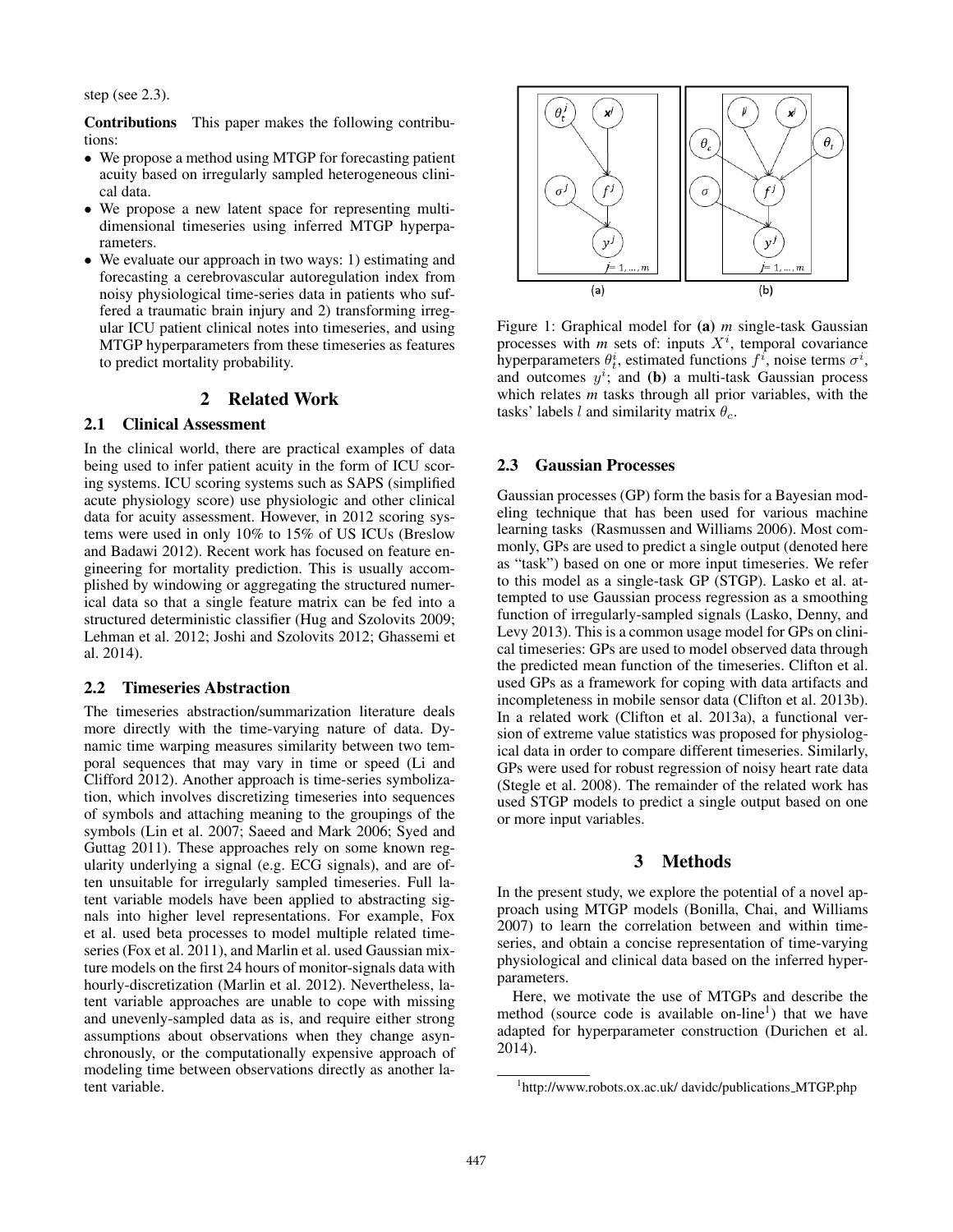

Figure 2: (a) A sample function with 4 tasks; (b) Single-task GP (STGP) and (c) multi-task GP (MTGP) predictions on all tasks. The dots represent observations, while dashed lines and colored areas represent the predictive mean and 95% confidence interval, respectively. The line on the bottom represents the mean absolute error (over the 4 tasks) between the predictions and the correspondent reference values. We observe that the overall error obtained in (c) is lower than that in (b), which suggests that the use of MTGP yielded better predictions by taking into account the correlation between the different tasks.

#### 3.1 Multi-Task Gaussian Process Models

The general STGP framework may be extended to the problem of modeling m tasks simultaneously where each model uses the same index set x (e.g., physiological or clinical timeseries). A naïve approach is to train a STGP model independently for each task, as illustrated in Figure 1(a). We introduce instead an extension to multi-task GP models proposed in (Bonilla, Chai, and Williams 2007), which makes use of the covariance in related tasks to reduce uncertainty in the inferred signal.

Let  $\mathbf{X}_{\mathbf{n}} = \{x_i^j \mid j = 1, ..., m, i = 1, ..., n_j\}$  and  $\mathbf{Y_n} = \{y_i^j \mid j = 1, ..., m, i = 1, ..., n_j\}$  be the training indices and observations for the  $m$  tasks, where task  $j$ has  $n_j$  number of training data. We consider the regression model  $\vec{y}_n = g(\vec{x}_n) + \epsilon$ , in which  $g(x)$  represents the latent function and  $\epsilon \sim \mathcal{N}(0, \sigma_n^2)$  is a noise term. GP models assume that the function  $g(\vec{x}_n)$  can be interpreted as a probability distribution over functions such that  $\tilde{\mathbf{y}}_{n} = g(\vec{x}_{n}) \sim$  $\mathcal{GP}\Big(m(\vec{x}_n), k(\vec{x}_n, \vec{x}'_n)\Big),$  where  $m(\vec{x}_n)$  is the mean function of the process (assumed = 0) and  $k(\vec{x}_n, \vec{x}'_n)$  is a covariance function describing the coupling among the independent variables  $\vec{x}_n$  as a function of their kernel distance. To specify the affiliation of index  $x_i^j$  and observation  $y_i^j$  to task j, a label  $l^j = j$  is added as an additional input to the model, as shown in Figure 1(b). To model the correlation between tasks as well as the temporal behaviour of the tasks within a unified GP model, two independent covariance functions are assumed, and the covariance matrix  $\mathbf{K}_{MT}$  for all m tasks can be written

$$
\mathbf{K}_{MT}(\mathbf{X}_n, \mathbf{l}, \boldsymbol{\theta}_c, \boldsymbol{\theta}_t) = \mathbf{K}_c(\mathbf{l}, \boldsymbol{\theta}_c) \otimes \mathbf{K}_t(\mathbf{X}_n, \boldsymbol{\theta}_t) \qquad (1)
$$

where  $\otimes$  is the Kronecker product,  $l = \{j \mid j = 1, ..., m\},$  $K_c$  and  $K_t$  represent the correlation and temporal covariance functions, and  $\theta_c$  and  $\theta_t$  are vectors containing hyperparameters for  $\mathbf{K}_c$  and  $\mathbf{K}_t$ , respectively. Within geostatistics, this approach is also known as the *intrinsic correlation model* (Wackernagel 2003).

By modifying the temporal covariance function we can encode our prior knowledge concerning the functional behavior of the tasks that we wish to model. The most frequently-used example is the squared-exponential covariance function (Rasmussen and Williams 2006):

$$
\mathbf{K}_t = \theta_A^2 \exp\left\{-\frac{\|x - x'\|^2}{2\theta_L^2}\right\},\tag{2}
$$

where  $\theta_t = {\theta_A, \theta_L}$ , and  $\theta_A$  and  $\theta_L$  are hyperparameters modeling the y-scaling and x-scaling (or time-scale if the data are timeseries) of the covariance function, respectively.

To construct a valid positive semidefinite correlation covariance function  $K_c$ , we used the Cholesky decomposition and the "free-form" parameterization of the elements of the lower triangular matrix L proposed in (Bonilla, Chai, and Williams 2007), such as

$$
\mathbf{K}_{c} = \mathbf{L}\mathbf{L}^{\top}, \quad \mathbf{L} = \begin{bmatrix} \theta_{c,1} & 0 & \cdots & 0 \\ \theta_{c,2} & \theta_{c,3} & & 0 \\ \vdots & & \ddots & \vdots \\ \theta_{c,k-m+2} & \theta_{c,k-m+2} & \cdots & \theta_{c,k} \end{bmatrix}
$$
(3)

where  $k = \sum_{i=1}^{m} i$  is the number of correlation hyperparameters.

Identically to STGPs, the hyperparameters  $\theta$  for a MTGP may be optimized by minimizing the negative log marginal likelihood via gradient descent (Rasmussen and Williams 2006), and predictions for test indices  $\{x_p^*, l_p^*\}$ can be made by computing the conditional probability  $p(\mathbf{y}^*_p|\mathbf{x}^*_p,\mathbf{l}_p,\mathbf{x}_n,\dot{\mathbf{l}}_n,\mathbf{y}_n).$ 

Figure 2 shows an example of STGPs and an MTGP applied to a simple synthetic dataset with 4 sample tasks. Tasks 1 and 2 were correlated, task 1 and task 2 were both anti-correlated with task 4, and task 3 was uncorrelated with all other tasks. For this, 4 tasks were sampled from a MTGP model with the following hyperparameters:  $\theta_L \; = \; \theta_A \; = \; \theta_{c,1} \; = \; \theta_{c,2} \; = \; \theta_{c,3} \; = \; \theta_{c,6} \; = \; \theta_{c,10} \; = \; 1,$  $\theta_{c,4} = \theta_{c,5} = \theta_{c,0} = 0$ , and  $\theta_{c,7} = \theta_{c,8} = -1$ . Artificial gaps were then randomly created in different tasks at different time points and with different durations. The STGP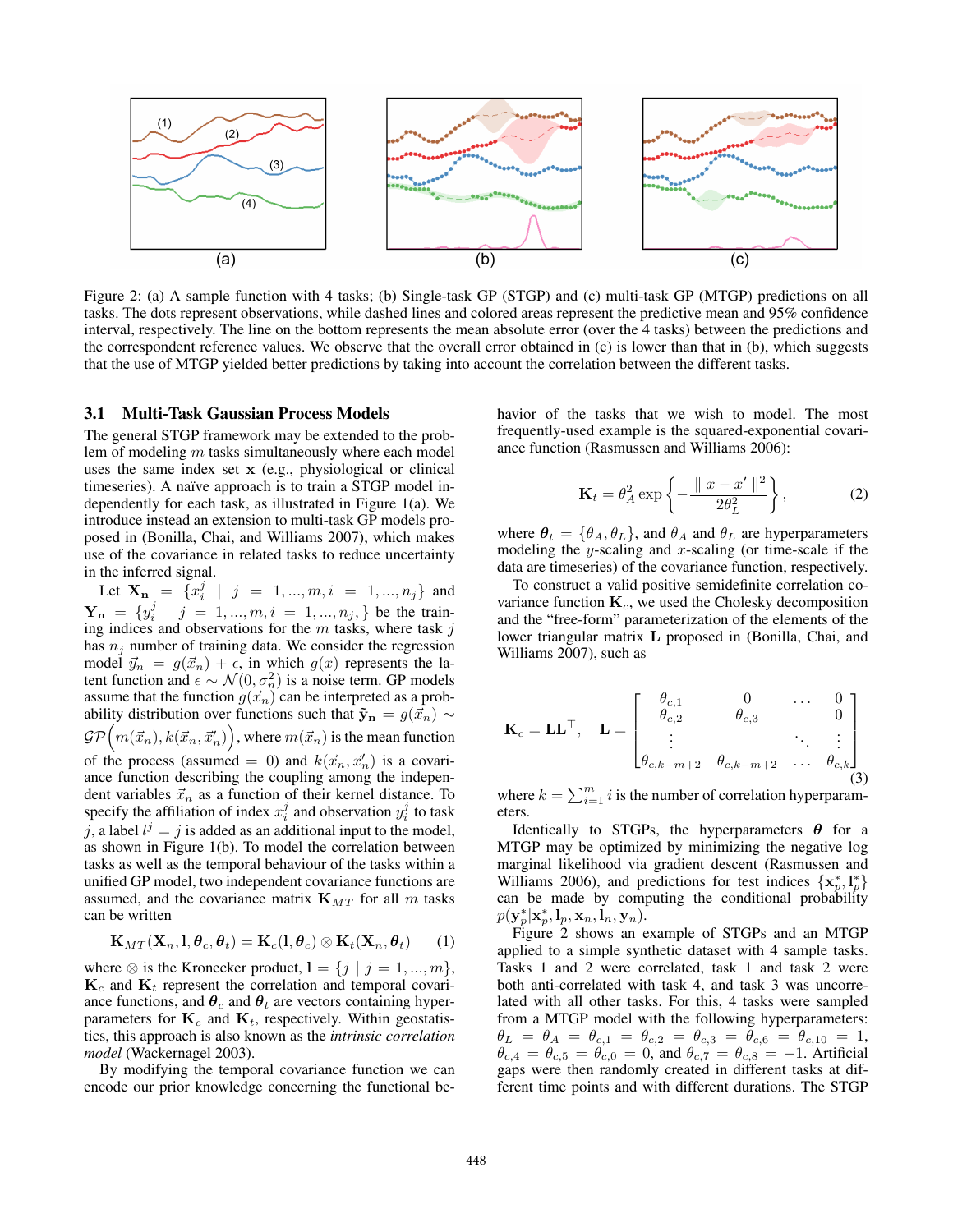

Figure 3: An example of a single-task GP (STGP) and multi-task GP (MTGP) applied to intracranial pressure (ICP) and mean arterial blood pressure (ABP) signals from a traumatic brain injury patient. (a) and (c) show the performance of STGP, whereas (b) and (d) show the improved performance of MTGP, which takes into account the correlation between ICP and ABP. Dots represent observations, crosses represent missing observations (test observations), the dotted line shows the function mean and the shaded area show the 95% confidence interval. We note that the timescale parameter "selected" by the MTGP, which takes into account the correlation between the tasks, is shorter than the one selected by the STGP, which yields to higher likelihood of the test observations (crosses).

(Figure 2(b)), applied to each task independently, fails to adequately represent the functions, particularly where data are not available. Figure 2(c) shows that the MTGP improves the predictions in all 4 tasks by capturing the relationships between them.

The MTGP has several useful properties as compared to the traditional GP:

- We can allow task-specific training indices  $n<sub>i</sub>$ ; i.e., training data may be observed at different times for different tasks (Figure 2);
- The correlations within and between tasks are automatically learned from the data by fitting the covariance function in Equation 1; and
- The framework assumes that the tasks have similar temporal characteristics and hyperparameters  $\theta_t$ .

A limitation of the MTGP is computational cost:  $\mathcal{O}(m^3n^3)$  compared with  $m \times \mathcal{O}(n^3)$  for STGPs. This limitation is not as relevant for our application, given that we are not dealing with densely-sampled time-series data, but data which is sparse and irregular. Another limitation of the MTGP is that the number of hyperparameters can increase rapidly for an increasing number of tasks, which can lead to a multi-modal parameter space.

### 3.2 Signal Representation via Hyperparameters

We propose using the inferred MTGP hyperparameters  $\theta$ that describe the temporal correlation within and between tasks as features that represent our set of observations:  $\theta_A$ and  $\theta_L$  which respectively govern each output scale of our functions and the input, or time, scale, and  $\theta_{c,i}$  that correspond to the correlation between the different tasks (outputs) modelled. In effect,  $\theta$  provides a new latent search space to examine and evaluate the similarity of any two given multidimensional functions. Importantly, these parameters are:

- 1. a means of representing the functional behavior a set of observations  $\{\vec{y}_n, \vec{x}_n\};$
- 2. learned directly from data; and
- 3. generalizable to any type of longitudinal data, including

categorical and numerical types.

# 4 Experiment 1: From Multiple Noisy Time-Series Data to Acuity Assessment

In this experiment, we use physiological signals from Traumatic Brain Injury (TBI) patients to test the MTGP's ability to assess and forecast multiple related signals. We examine two noisy timeseries: the intracranial pressure (ICP) and mean arterial blood pressure (ABP). Continuous monitoring of ICP and ABP has become a standard in neurological ICUs. Cerebrovascular autoregulation is an important mechanism to sustain adequate cerebral blood flow (Werner and Engelhard 2007), and impairment of this mechanism indicates an increased risk to secondary brain damage and mortality (Hlatky, Valadka, and Robertson 2005).

Cerebrovascular autoregulation is most commonly assessed based on the Pressure-Reactivity Index (PRx), which is defined as a sliding window Pearson's correlation between the ICP and ABP (Czosnyka et al. 1997). However, the ICP and ABP timeseries are often contaminated by artifacts and missing data, and PRx can no longer be calculated in these situations. Although methods have been proposed to detect and remove artifacts (Feng et al. 2011), the artifact removal process still creates gaps of missing data in the timeseries.

In this experiment, we demonstrate how the proposed MTGP model can be applied to interpolate the incomplete data in ICP and ABP signals and, more importantly, to accurately estimate PRx.

### 4.1 Data

The ICP and ABP data were collected from 35 TBI patients who were monitored for more than 24-hours in a Neuro-ICU of a tertiary care hospital between January 2009 and December 2010. The continuously monitored physiological readings were sampled and recorded every 10 seconds. For experimental evaluation, we selected 30 ten-minute windows from each patient recording, where ICP and ABP signals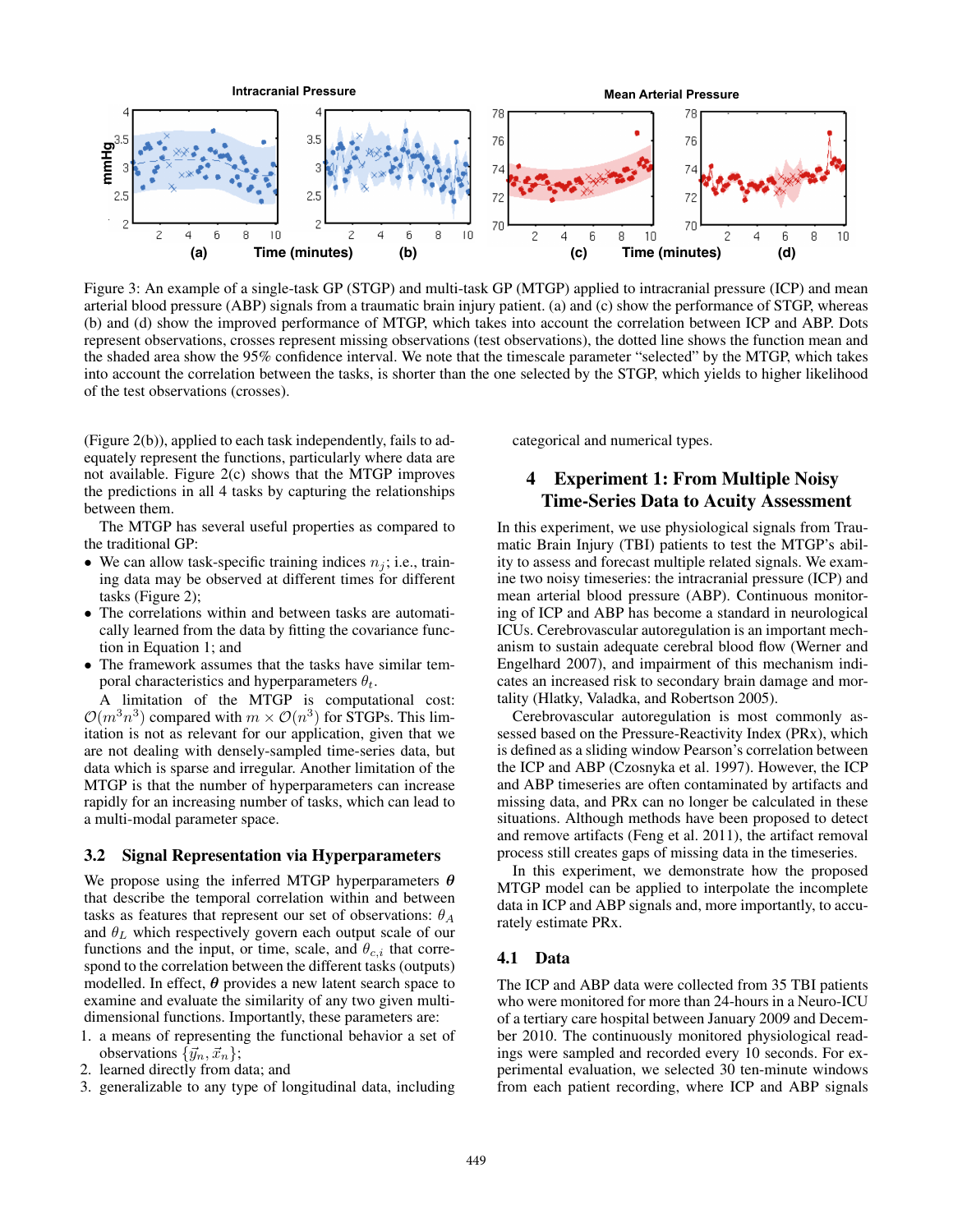were free from artifacts and missing values. We then randomly introduced artificial gaps in both signals as shown in Figure 3. We evaluated the PRx estimation accuracy, and we further compared the performance of MTGP to that of STGP, which models each signal independently. For implementation, priors over the hyperparameters were selected after 100 random initializations for each case.

### 4.2 Results

The quality of predictions are evaluated using the squared error loss, where we compute the squared residual  $(y^*-\hat{y}^*)^2$ between the mean prediction  $(\hat{y}^*)$  and the target  $(y^*)$  at each test point, and the squared root of the average over the test set to produce the root mean squared error (RMSE). As the RMSE is sensitive to the overall scale of the target values, we additionally evaluate the negative log probability of the target under the model, by defining the mean standardized log loss (MSLL) as

$$
\begin{aligned} \text{MSLL}(\hat{\mathbf{y}}^*, \mathbf{y}^*) &= \frac{1}{p} \sum_{i=1}^p \Big( -\log p(\hat{y}_i^* | f, x_i^*) \\ &+ \log p(\hat{y}_i^* | m(\mathbf{y}_n), \text{var}(\mathbf{y}_n), x_i^*) \Big), \end{aligned}
$$

where the first term is the log likelihood of  $\hat{y}_i^*$  given our latent function  $f$  and the test index  $x_i^*$ . This probability is normalized by the second term, the log likelihood of  $\hat{y}_i^*$  under a trivial model that predicts using a Gaussian with mean  $m(\mathbf{y}_n)$  and variance var $(\mathbf{y}_n)$  of the training labels.

| Signal     | Measure     | <b>STGP</b> | MTGP |
|------------|-------------|-------------|------|
| <b>ICP</b> | <b>RMSE</b> | 0.91        | 0.69 |
|            | <b>MSLL</b> | 0.6         | 0.45 |
| ABP        | <b>RMSE</b> | 2.77        | 1.98 |
|            | <b>MSLL</b> | 0.65        | 0.55 |
| $PRx-PRx*$ | <b>RMSE</b> |             | 0.09 |

Table 1: Performance of single-task GP (STGP) and multitask GP (MTGP). PRx-PRx\* refers to the difference between the reference PRx (Pearson correlation coefficient of ICP and ABP for a given window) and PRx\*, the estimated PRx index (posterior MTGP hyperparameter that measures the interaction between the two tasks).

Table 1 shows the overall performance of our approach. We note that the MTGP was able to estimate the correlation between the ICP and ABP signals – PRx – accurately even with incomplete data. The average RMSE between the true correlation coefficients and the MTGP estimated ones with the incomplete data was 0.09 (Table 1). This suggests that the posterior hyperparameter of MTGP, which measures the interactions between ICP and ABP, may be used as an index to model the cerebrovascular autoregulation mechanism and thus the risk of secondary brain injury.

We note that the scale of ICP values is normally between 1 to 20 mmHg, and the specific ICP value determines whether the achieved reduction in RMSE is clinically significant. If the ICP has already elevated to somewhere near 20 mmHg, any slight increase in ICP may result in secondary damage

to the brain. In this case, even small reductions to RMSE are more desirable to guide the medical interventions.

We also observe that the MTGP provides a significant improvement in interpolating values for both signals, as the correlation between the two physiological variables is taken into account. Particularly, in periods of incomplete data (see Figure 3), the predictions are much more accurate compared to STGP. This shows that the proposed MTGP model can also be used for accurate interpolation and forecasting of ICP and ABP timeseries in the applications of advanced alarming and physiological trajectory analysis.

# 5 Experiment 2: From Heterogenous Clinical Data to ICU Acuity Forecasting

To demonstrate the effectiveness of the proposed MTGP model on features inferred from sparse, irregularly sampled timeseries, we applied MTGPs to clinical notes from the ICU for mortality prediction as summarized in Figure 4. Gold-standard clinical models typically use populationbased acuity scores, such as SAPS-I (Le Gall et al. 1984), based on snapshots of the patient's status during their stay in the ICU. These scores are inherently limited because patient state (or severity of illness) constantly evolves.

#### 5.1 Data

We used 2001–2006 ICU data from the open-access MIMIC II 2.6 database (Saeed et al. 2011), which includes electronic medical records (EMRs) for 26, 870 ICU patients at the Beth Israel Deaconess Medical Center (BIDMC).

For each patient we extracted the SAPS-I score, calculated from clinical variables over a patient's first 24-hours in the ICU. We used all notes from nursing, physicians, labs, and radiology recorded prior to the patient's first discharge from ICU. Discharge summaries were excluded because they typically state the patient's outcome explicitly. Patients were excluded if their notes had fewer than 100 words, fewer than 6 total notes in their record, or were under the age of 18. Patient mortality outcomes were measured at hospital discharge and 1 year post-discharge.

The final cohort consisted of 10,202 patients with 313,461 notes. A random 30% of the patients (3,040) were held back as a test set. The remaining 70% of patients (7,162) were used to train topic models and mortality predictors. The test set contained 93,411 notes, and the training set had 220,005.

#### 5.2 Clinical Note Decomposition to Timeseries

Beginning from sparse, irregularly sampled clinical notes, we first performed topic modeling as a form of dimensionality reduction as described in (Ghassemi et al. 2014). Topics inference was performed on notes using  $T = 50$  topics over the words  $(W)$  in our vocabulary (Blei, Ng, and Jordan 2003; Griffiths and Steyvers 2004). We normalized hyperparameters on the Dirichlet priors for the topic distributions  $(\alpha)$  and the topic-word distributions ( $\beta$ ) as  $\alpha = \frac{50}{T}$ , and  $\beta = \frac{200}{W}$ .

The topic inference resulted in a 50-dimensional vector of topic proportions for *each note* in every patient's record. We concatenated topic vectors into a matrix  $q$  where the element  $q_{nk}$  was the proportion of topic k in the  $n^{th}$  note.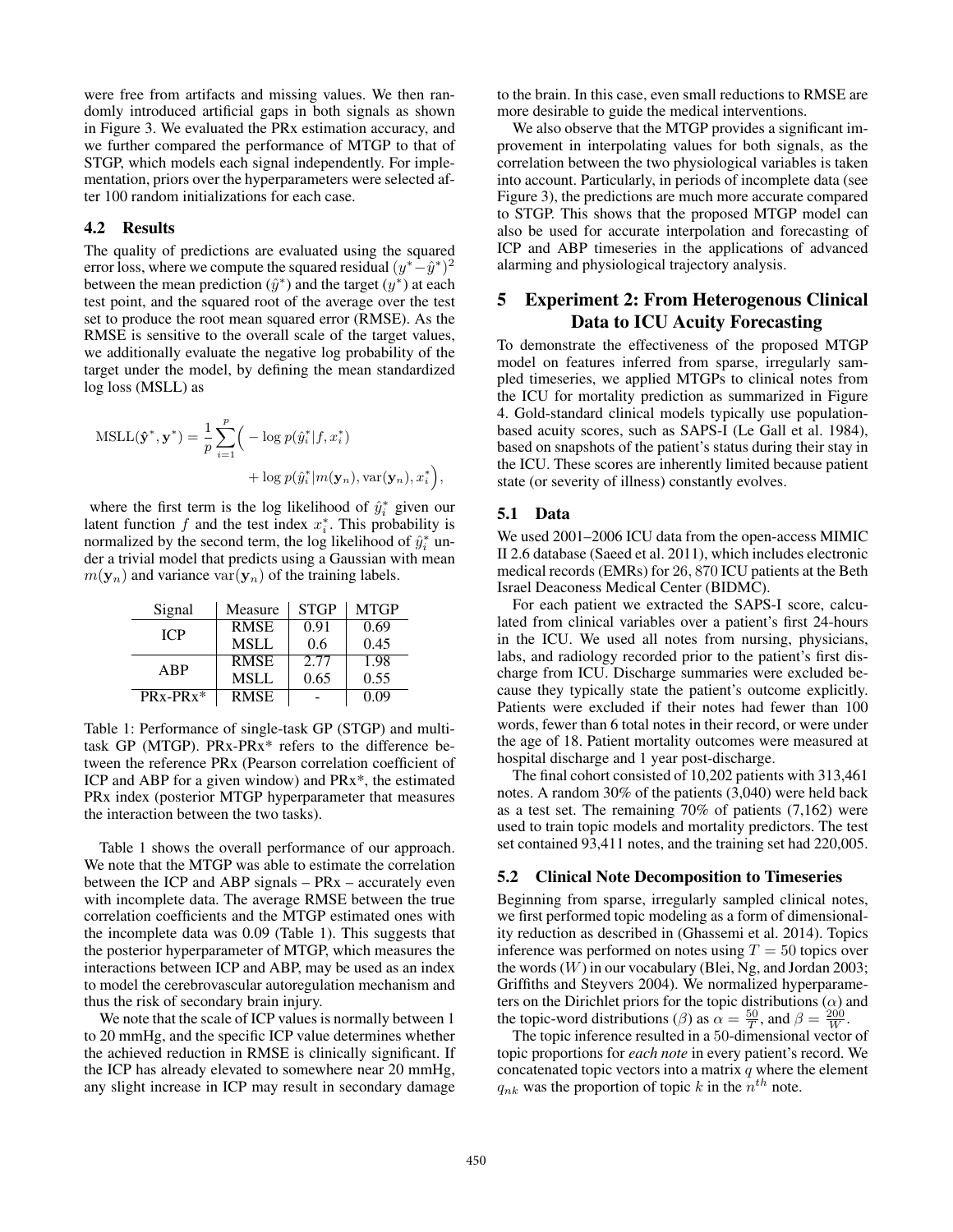

Figure 4: 1) We perform a pre-projection step where clinical notes are transformed into timeseries using Latent Dirichlet Allocation; 2) the new set of topic proportion timeseries are fitted using the MTGPs; 3) inferred hyperparameters  $\theta_L, \theta_A, \theta_{c,1}, \dots, \theta_{c,6}$  are derived, projecting into the new latent space; 4) latent features (hyperparameters) are used as features in combination with topic proportions and the SAPS acuity score to 5) forecast patient mortality.

#### 5.3 Hyperparameter Construction

Once notes were transformed into multi-dimensional numeric vectors, we used the MTGPs to model the per-note change in topic membership over a patient's stay. This is critical for comparing two patients' records given that patients have different lengths of stay and note taking intervals depend on staff, clinical condition, and other factors.

From the topic enrichment measure  $(\phi)$ , we chose the topics with a posterior likelihood above or below 5% of the population baseline likelihood across topics. This yielded nine topics (see Table 5.3 for a summary of the chosen topics, and the Appendix for more details). We employed MTGP to learn the temporal correlation between the nine topics and the overall temporal variability of the multiple timeseries.

From the available data sources, we formed a set of three feature matrices: (1) the admitting SAPS-I score for every patient, (2) the average topic membership for the nine identified topics (matrix  $q$ ), and (3) the inferred MTGP hyperparameters across the nine topic vectors from  $q$ . Importantly, the admitting SAPS-I score and mean topic mem-

bers (1 and 2) are both *static measures*. SAPS-I collapses data from the first 24 hours of the record, while the average topic membership collapses the entire per-note timeseries for each patient's record into an aggregate measure. Our proposed MTGP hyperparameters (3) complement these measures with information about the per-note timeseries.

|                       | <b>Top Five Words</b>           | <b>Possible Topic</b> |  |
|-----------------------|---------------------------------|-----------------------|--|
| In-hospital Mortality | liver, renal, hepatic, ascites, | <b>Renal Failure</b>  |  |
|                       | dialysis                        |                       |  |
|                       | thick, secretions, vent, trach, | Respiratory infec-    |  |
|                       | resp                            | tion                  |  |
|                       | remains, family, gtt,<br>line,  | Systematic<br>organ   |  |
|                       | map                             | failure               |  |
|                       | increased, temp, hr, pt, cc     | Multiple physio-      |  |
|                       |                                 | logical changes       |  |
|                       | intubated, vent, ett, secre-    | Respiratory failure   |  |
|                       | tions, propofol                 |                       |  |
|                       | name, family, neuro, care,      | Discussion of end-    |  |
|                       | noted                           | of-life care          |  |
| Survival              | cabg, pain, ct, artery, coro-   | Cardio-vascular       |  |
|                       | nary                            | surgery               |  |
|                       | chest, pneumothorax, tube,      |                       |  |
|                       | reason, clip                    |                       |  |
|                       | pain, co, denies, oriented,     | Responsive patient    |  |
|                       | neuro                           |                       |  |

Table 2: Top five words in chosen topics (enriched for inhospital mortality/survival).

### 5.4 Outcome Classification

We considered five feature prediction regimes that combined subsets of the feature matrices 1, 2, and 3 as an aggregate feature matrix. We trained two supervised classifiers that were identical in the five feature sets used, but provided different objective functions for optimization: Lasso logistic regression and L2 linear kernel SVM.

Classifiers were trained to create classification boundaries for two clinical outcomes: in-hospital mortality and 1 year post-discharge mortality. All outcomes had large classimbalance (e.g., in-hospital mortality rates of 10.9%). To address this issue, we randomly sub-sampled the negative class in the training set to produce a minimum 70%/30% ratio between the negative and positive classes. Test set distributions were not modified, and reported performance reflects those distributions. Due to space constraints, we only reported results on a completely held out test set. We performed 5-fold cross-validation on the remaining data, and cross-validation results were similar to those obtained on the completely held-out test set.

We evaluated the performance of all classifiers using the area under the Receiver Operating Characteristic curve (AUC) on the held-out test set. Table 3 reports results from the Lasso model. Results obtained using the L2 linear kernel SVM were not statistically different.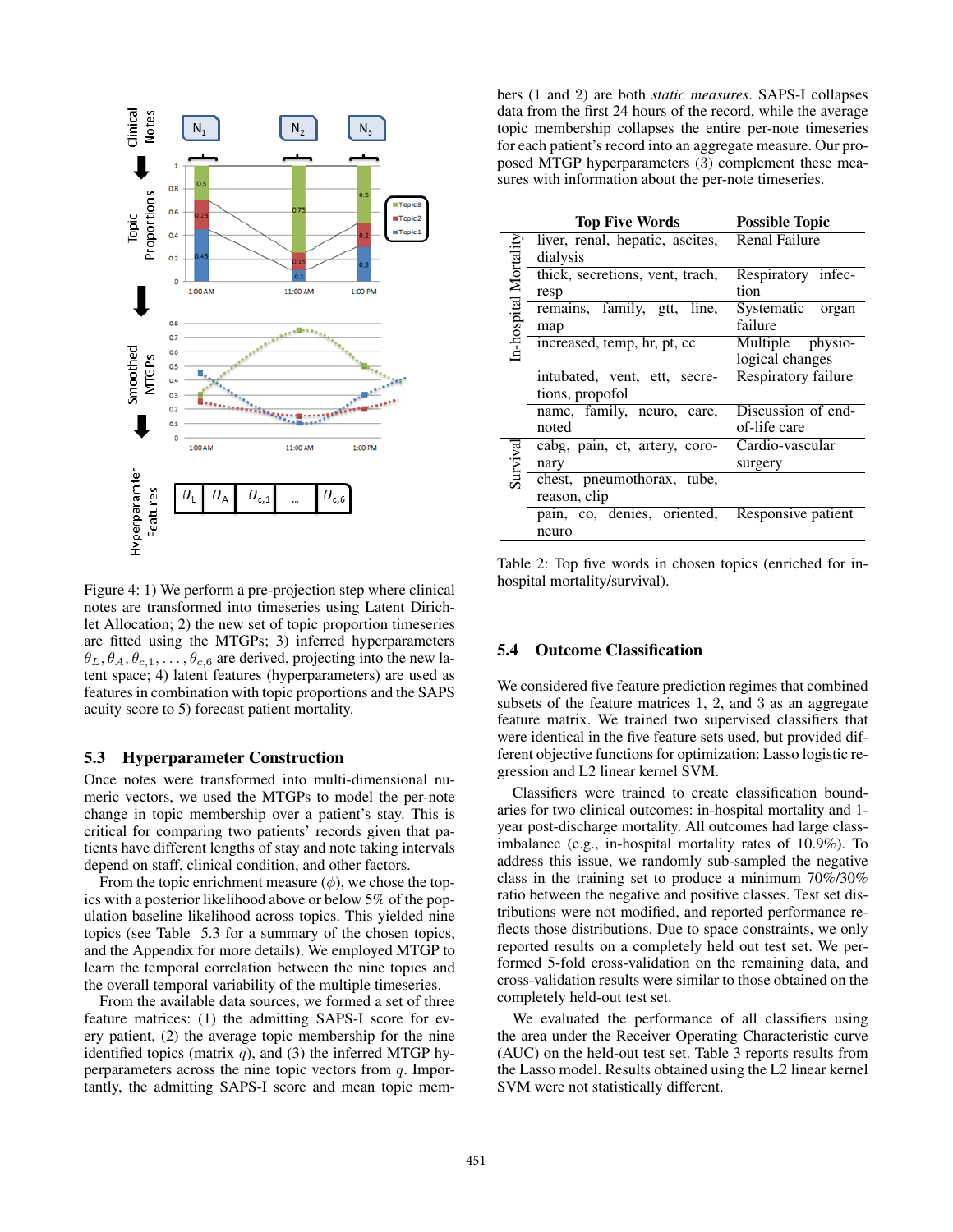| Features                    |                       | 1-Year    |
|-----------------------------|-----------------------|-----------|
|                             | Hospital<br>Mortality | Mortality |
| SAPS-I                      | 0.702                 | 0.500     |
| Ave. Topics                 | 0.759                 | 0.653     |
| $SAPS-I + MTGP$             | 0.775                 | 0.624     |
| Ave. Topics + MTGP          | 0.788                 | 0.673     |
| SAPS-I + Ave. Topics + MTGP | 0.812                 | 0.686     |

Table 3: Prediction results of hospital and 1-year mortality, AUC for various feature combinations.

### 5.5 Results

SAPS-I had the poorest predictive power, which is understandable given that it is only an initial snapshot (24 hours) of the severity of illness. We used the static SAPS-I score due to its status as the gold-standard in clinical scoring, and our argument in the second experiment is that the MTGP hyper-parameter space complements this clinical score, rather than competes with it. The average value of the most significant topics significantly improved upon that predictive power. The performance of MTGP Hyperparameters on their own was similar to that of the Topics: AUC of 0.749 and 0.624 for in-hospital and 1 year mortality, respectively.

Given that the hyperparameters were optimized from pernote topic features (that are themselves the output of an unstructured learning problem), it is most sensible that the topics information should be used in combination with the MTGP hyperparameters to describe patient state. We obtained improved predictive performance for both mortality outcomes when combining both MTGP hyperparameters with SAPS-I and the significant topics. This is likely because the hyperparameters provide complementary information to both SAPS-I and the significant topics. Both SAPS-I and the topic features capture a single aggregate measure of membership in certain latent dimensions related to outcome, while the MTGP hyperparameters capture movement over the course of a hospital stay within those dimensions. The best predictive performance occurred when all features were combined, e.g. SAPS-I + significant topics + MTGP hyperparameters.

# 6 Conclusion

The ability to determine on-going patient acuity has immediate clinical use. But clinical data are often noisy, sparse and irregularly sampled. The secondary nature of medical data is also true in other domains of application such as social media, online retailers, and online content distributors (e.g., Yelp reviews, Twitter tweets, Amazon product reviews and ratings). In all these cases, data are likely to suffer from the same problems mentioned above, but there is still a need to understand how sets of information are related. A key to analyzing such data is representing the time-series data in a manner that allows for effective discrimination between two or more patterns.

The goal of this work was to transform multiple clinical data sources (e.g., notes, acuity scores) into a new latent space where the information could be viewed as timeseries data, and abstracted features represent the series dynamics.

We demonstrated our method's applicability to physiological and clinical data using two different experiments.

MTGPs were able to estimate the cerebrovascular autoregulation index in TBI patients. The biggest advantage of MTGP over STGP is the ability to estimate the correlations between ICP and MAP, even in the presence of missing data. This allows continuous assessment of the cerebral autoregulation mechanism, which is an important indicator of secondary brain damage and mortality.

Inferred MTGP hyperparameters were also able to increase classification performance on mortality prediction of ICU patients. The use of temporal information in clinical care is fundamental, and the large number of independent devices used in a modern ICU provides heterogeneous data. Using our method to summarize heterogenous clinical patient data into a more concise form, clinicians can leverage the collective knowledge of patient trajectories and outcomes. Concise representations of clinical notes are easier for clinicians to use, because they aggregate multi-author notes over time into topic timeseries that are more easily labeled (e.g. by viewing the top words) and tracked over a patient's record.

The main limitation in using this approach to characterize timeseries is computational cost. We conducted an exhaustive grid search over the constrained hyperparameter space. Computational costs may be addressed using a recently proposed Bayesian optimization for automatically tuning the MTGP hyperparameters (Swersky, Snoek, and Adams 2013) in large datasets. In a "real-time" setting, the computational cost for m tasks is  $O(m^3, n^3)$ . An overview of sparse GP methods is presented in (Quionero-Candela and Rasmussen 2005), which aims to find a smaller set of pseudo-inputs  $n'$ to reduce computational complexity. Further improvement is possible by 1) exploiting the Kronecker product (Stegle et al. 2011), 2) limiting the training data to the same time instances of each dimension of the data (Evgeniou, Micchelli, and Pontil 2005), or 3) by using recursive algorithms (Pillonetto, Dinuzzo, and De Nicolao 2010). Applications that require close-to-real-time retraining (e.g. Experiment 2), would benefit from these techniques, while operating over longer time-scales would be less sensitive.

# 7 Acknowledgements

This research was funded in part by the Intel Science and Technology Center for Big Data, the National Library of Medicine Biomedical Informatics Research Training grant (NIH/NLM 2T15 LM007092-22), and the R01 grant EB001659 from the National Institute of Biomedical Imaging and Bioengineering (NIBIB) of the National Institutes of Health (NIH). MAFP was supported by the RCUK Digital Economy Programme and FCT, Portugal. DAC was supported by a Royal Academy of Engineering Research Fellowship and by the Wellcome Trust and EPSRC. MF was supported by the A\*STAR Graduate Scholarship.

### Appendix

Supplementary material at http://mghassem.mit.edu/wpcontent/uploads/2014/11/suppGhassemiAAAI2015.pdf.